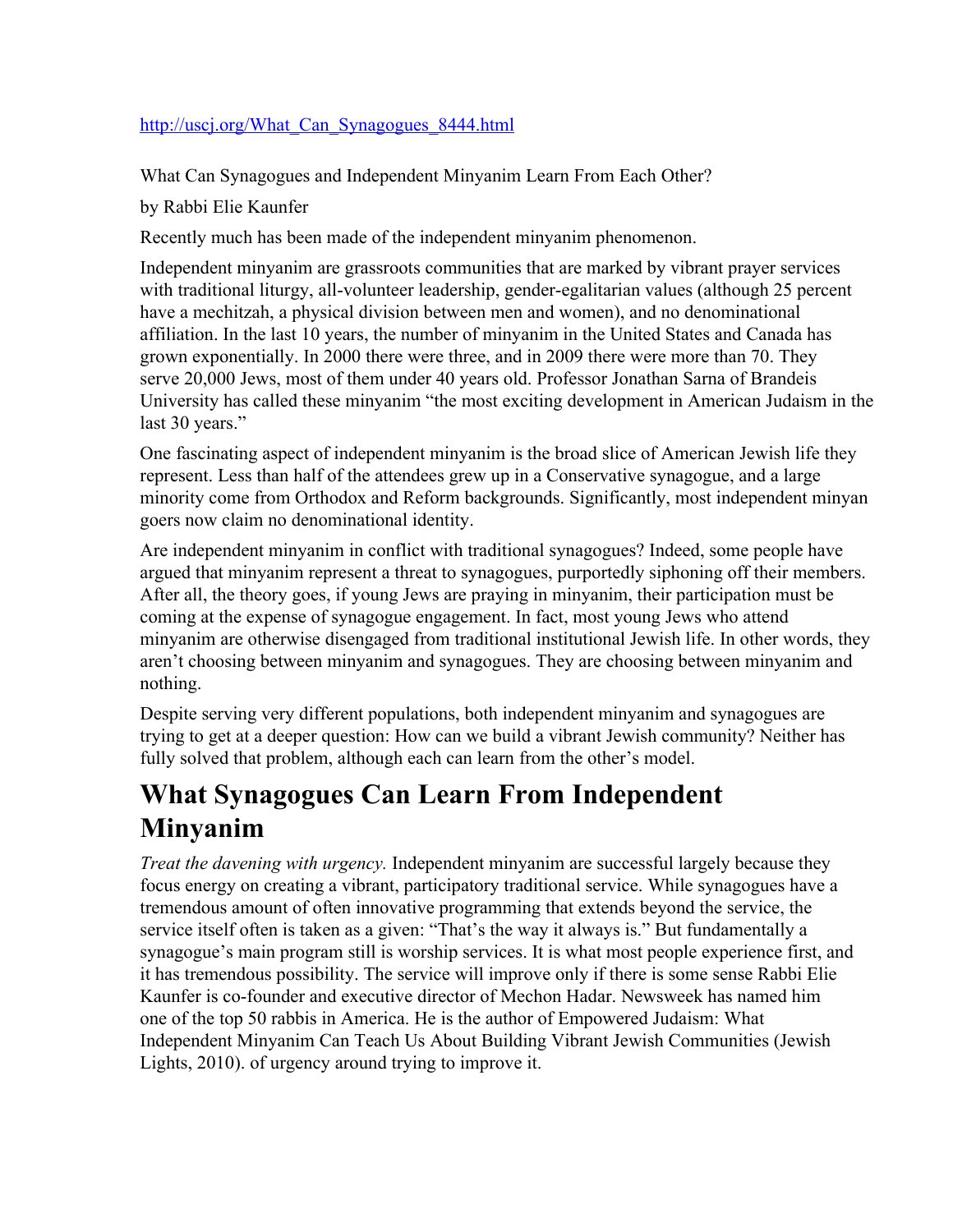*Redefine clergy roles within the service.* In many synagogue services, the rabbi offers the sermon and the cantor leads the davening and coaches the bar mitzvah student. But what if both rabbi and cantor shifted responsibility to focus on educating a congregation to engage in participatory davening? What if the cantor taught new melodies to the whole congregation, and trained the best congregants to become even better lay daveners? What if the rabbi empowered other congregants to learn how to unlock the power of the siddur – not only by delivering sermons, but by teaching people the skills they need to read and interpret the words of the liturgy? A participatory davening ethos still demands teachers who can guide people by teaching them how to engage, and clergy are well-placed to shift into this role.

*A return to traditional liturgy can enhance the service.* One of the major hallmarks of the independent minyanim, in contrast to the chavurah movement of a generation ago, is a return to full traditional liturgy. Most of the minyanim use an Orthodox siddur and all have a full Torah reading. Often synagogues believe that the only way to increase vibrancy in davening is by cutting parts of the service. Independent minyanim have demonstrated that traditional liturgy – when properly performed – can unleash the deep power of prayer.

*Imagine new possibilities by experiencing other models of worship.* It is hard to consider new modes of synagogue worship without seeing a variety of other models. Too often, synagogue leaders and members know only their own form of worship. A collective trip to vibrant prayer spaces in Jerusalem, or to independent minyanim in North America, could open up possibilities for changes in the synagogue.

*Create a culture of gratitude.* Independent minyanim run based on the volunteer power of the community, and one of the critical currencies in engaging volunteers is positive feedback. Synagogues, by contrast, engage paid professionals. Laypeople may assume that there is no need to thank the clergy – after all, it's their job. Also, because the paid staff does the lion's share of the work, volunteer engagement may be undervalued. Most synagogues thank people only during announcements at the end of services, when most people aren't paying attention. What would it look like for synagogue clergy and volunteers to thank each other with thoughtful feedback by email or handwritten notes?

*Consider the power of new music.* One of the hallmarks of independent minyanim is their new melodies classes. Synagogues could introduce new melodies into the worship service through a variety of mechanisms. Instead of a more standard scholar-in-residence program, consider bringing in a musical scholar-in-residence who would teach congregants a new set of melodies. With a willing cantor or prayer leader, these classes could create buy-in throughout the congregation and allow the introduction of new melodies.

*Create an alternative prayer space.* Although synagogues historically have welcomed minyanim that start at different times (the early service – hashkamah minyan – versus the main service), few have minyanim for alternative prayer styles. This often frustrates people who have divergent ideas of what it could mean to engage in meaningful prayer. Synagogues could broaden their appeal if they were open to multiple forms of davening – and didn't just tolerate but actively supported them – without feeling threatened.

*Build a culture of shared meals.* Members of independent minyanim share meals after services. In a 2007 national survey, more than 90 percent of independent minyan-goers reported they had been invited to a meal by someone else in the minyan. What would it look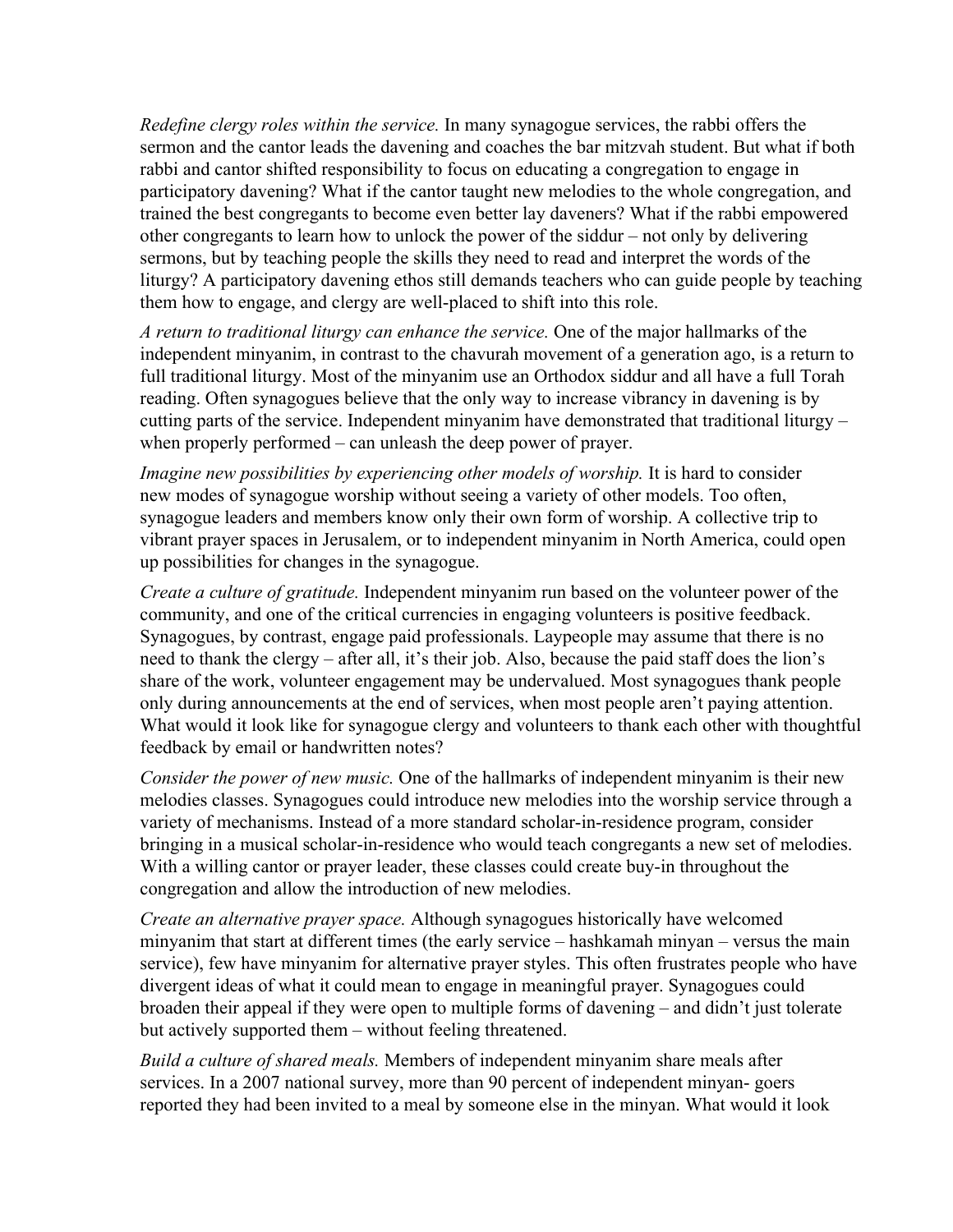like for synagogues to build a similar culture, where people who daven together also eat together, not only at big shul-based meals but in each others' homes?

## **What Independent Minyanim Can Learn from Synagogues**

*Don't settle for Shabbat-only Judaism.* Minyanim do a very good job of meeting their constituents' needs for a prayerful Shabbat community. But what about daily minyanim, acts of chesed, and regular Torah study? Right now, even the largest minyanim have not met these needs fully. How could minyanim partner with other institutions to connect people to a wider sense of Jewish life?

*Foster a sense of obligation.* The minyanim are responding to a new phase of American Jewish life – people join out of inspiration, not obligation. But obligation and responsibility are age-old Jewish values. Synagogue diehards often have them in spades. How could the minyan culture foster a sense of obligation without guilt?

*Care for the vulnerable.* Synagogues often are most important in people's lives during major lifecycle events. Many times this involves comforting mourners or visiting the sick. Rabbis bring experience and professional training to meet these needs. How could minyanim help laypeople give support and comfort?

*Reimagine rabbinic leadership.* Minyanim have demonstrated that rabbis are not needed to help form engaged prayer communities. But well-educated rabbis are still critical for halachic consultation, pastoral care, and high-level teaching. How might minyanim engage rabbinic leadership without ceding the value of a participant-led community?

*Build a multigenerational community.* For many urban minyanim, the question of multigenerational engagement is moot. Once people have kids, they are priced out of the minyan's neighborhood. Still, there are hundreds of people of all ages who already live in the neighborhood but feel intimidated by the minyan's youthful vibe. I have often heard from people over 40: "I love the davening at these minyanim, but I raise the average age by 20 years!" Synagogues serve a broad population. How could minyanim learn to welcome people of all ages?

*Engage with Israel.* A 2007 survey of independent minyanim discovered that more than 50 percent of minyan-goers have spent more than four consecutive months in Israel – but minyanim rarely have programming about Israel. Although the survey shows that minyan-goers' political views differ significantly from those of many synagogue members, synagogues model a deep engagement with Israel. A relationship with Israel is a core part of being a Jew today. How could minyanim develop a similar urgency about developing a connection with Israel?

*Learn from other models.* Over the last decade, synagogues have proven more open than ever before to learn from other models of Jewish life. At a conference that Mechon Hadar ran in April for independent minyanim, representatives of 29 synagogues came to a daylong session where rabbis and minyan leaders traded ideas and best practices. (Mechon Hadar is a new institute devoted to fostering vibrant Jewish communities.) Although the minyanim constitute an implicit critique of existing models, it is a mistake to dismiss synagogues as irrelevant. They are the Jewish world's major institutions. I have learned a tremendous amount about what it means